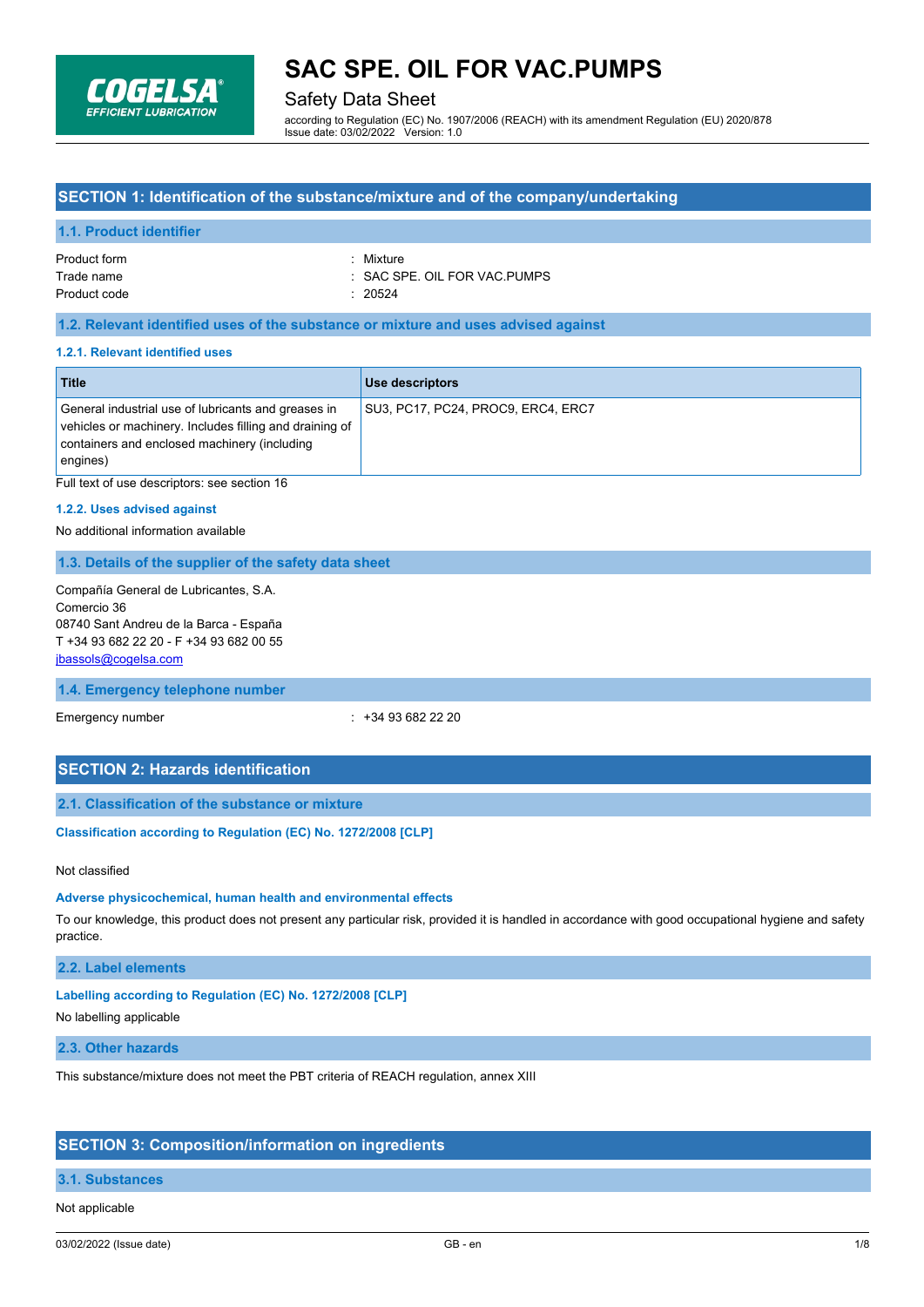## Safety Data Sheet

according to Regulation (EC) No. 1907/2006 (REACH) with its amendment Regulation (EU) 2020/878

## **3.2. Mixtures**

This mixture does not contain any substances to be mentioned according to the criteria of section 3.2 of REACH Annex II

| <b>SECTION 4: First aid measures</b>                                                                                                                       |                                                                                                                                                                                                             |  |
|------------------------------------------------------------------------------------------------------------------------------------------------------------|-------------------------------------------------------------------------------------------------------------------------------------------------------------------------------------------------------------|--|
| 4.1. Description of first aid measures                                                                                                                     |                                                                                                                                                                                                             |  |
| First-aid measures after inhalation<br>First-aid measures after skin contact<br>First-aid measures after eye contact<br>First-aid measures after ingestion | : Remove person to fresh air and keep comfortable for breathing.<br>: Wash skin with plenty of water.<br>: Rinse eyes with water as a precaution.<br>: Call a poison center or a doctor if you feel unwell. |  |
| 4.2. Most important symptoms and effects, both acute and delayed                                                                                           |                                                                                                                                                                                                             |  |
| No additional information available                                                                                                                        |                                                                                                                                                                                                             |  |
|                                                                                                                                                            | 4.3. Indication of any immediate medical attention and special treatment needed                                                                                                                             |  |

Treat symptomatically.

| <b>SECTION 5: Firefighting measures</b>                    |                                                                                                                                           |
|------------------------------------------------------------|-------------------------------------------------------------------------------------------------------------------------------------------|
| 5.1. Extinguishing media                                   |                                                                                                                                           |
| Suitable extinguishing media                               | : Foam. Dry powder. Carbon dioxide. Water spray.                                                                                          |
| 5.2. Special hazards arising from the substance or mixture |                                                                                                                                           |
| Hazardous decomposition products in case of fire           | : Toxic fumes may be released.                                                                                                            |
| 5.3. Advice for firefighters                               |                                                                                                                                           |
| Protection during firefighting                             | Do not attempt to take action without suitable protective equipment. Self-contained<br>breathing apparatus. Complete protective clothing. |

| <b>SECTION 6: Accidental release measures</b>             |                                                                                                                                                                |  |
|-----------------------------------------------------------|----------------------------------------------------------------------------------------------------------------------------------------------------------------|--|
|                                                           | 6.1. Personal precautions, protective equipment and emergency procedures                                                                                       |  |
| 6.1.1. For non-emergency personnel                        |                                                                                                                                                                |  |
| Emergency procedures                                      | : Ventilate spillage area.                                                                                                                                     |  |
| 6.1.2. For emergency responders                           |                                                                                                                                                                |  |
| Protective equipment                                      | : Do not attempt to take action without suitable protective equipment. For further information<br>refer to section 8: "Exposure controls/personal protection". |  |
| <b>6.2. Environmental precautions</b>                     |                                                                                                                                                                |  |
| Avoid release to the environment                          |                                                                                                                                                                |  |
| 6.3. Methods and material for containment and cleaning up |                                                                                                                                                                |  |
| Methods for cleaning up<br>Other information              | Take up liquid spill into absorbent material.<br>Dispose of materials or solid residues at an authorized site.                                                 |  |
| 6.4. Reference to other sections                          |                                                                                                                                                                |  |

For further information refer to section 13.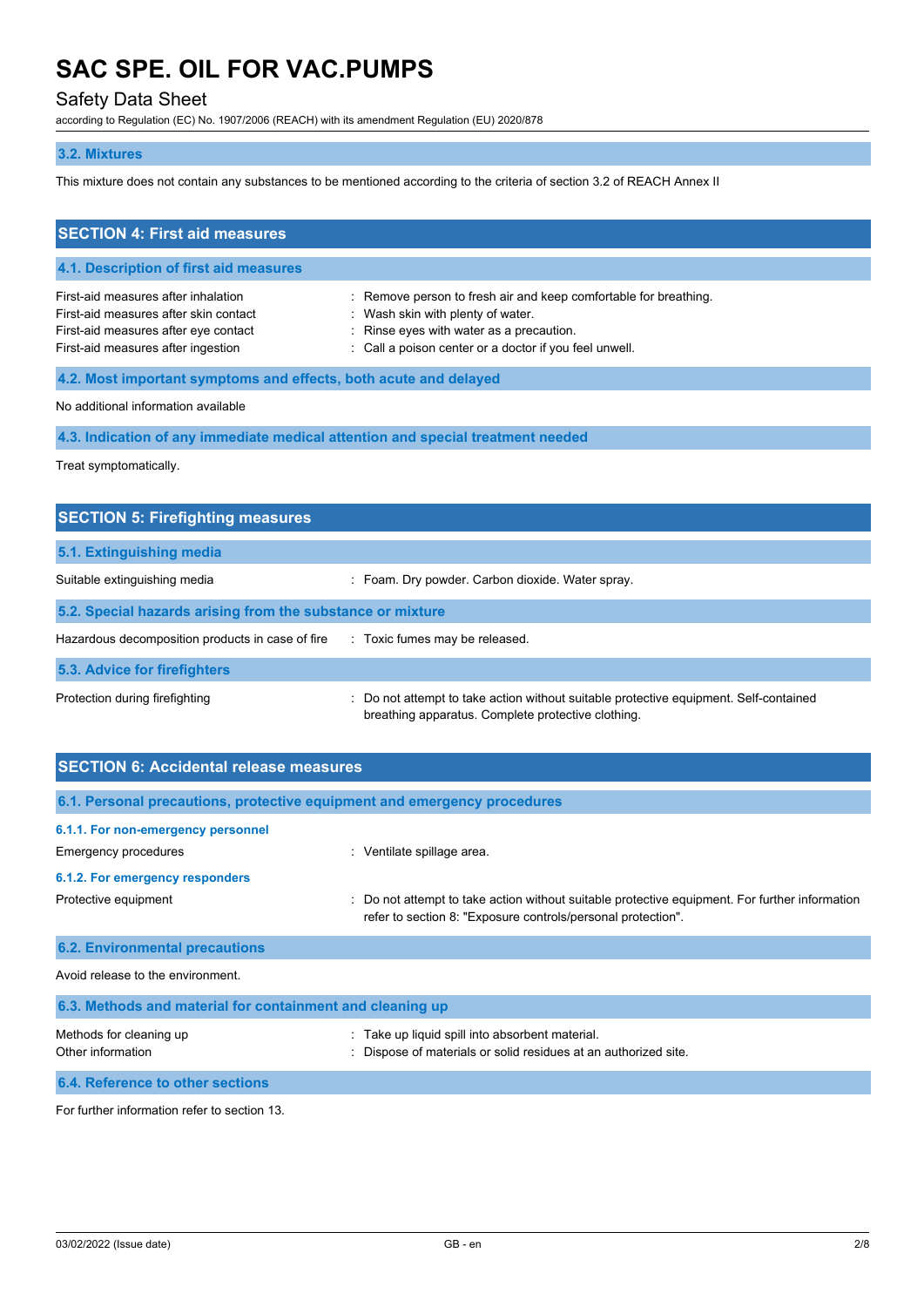## Safety Data Sheet

according to Regulation (EC) No. 1907/2006 (REACH) with its amendment Regulation (EU) 2020/878

| <b>SECTION 7: Handling and storage</b>                            |                                                                                                                                                                                              |
|-------------------------------------------------------------------|----------------------------------------------------------------------------------------------------------------------------------------------------------------------------------------------|
| 7.1. Precautions for safe handling                                |                                                                                                                                                                                              |
| Precautions for safe handling<br>Hygiene measures                 | : Ensure good ventilation of the work station. Wear personal protective equipment.<br>: Do not eat, drink or smoke when using this product. Always wash hands after handling the<br>product. |
| 7.2. Conditions for safe storage, including any incompatibilities |                                                                                                                                                                                              |
| Storage conditions                                                | : Store in a well-ventilated place. Keep cool.                                                                                                                                               |

#### **7.3. Specific end use(s)**

No additional information available

## **SECTION 8: Exposure controls/personal protection**

#### **8.1. Control parameters**

**8.1.1 National occupational exposure and biological limit values**

#### No additional information available

#### **8.1.2. Recommended monitoring procedures**

No additional information available

#### **8.1.3. Air contaminants formed**

No additional information available

#### **8.1.4. DNEL and PNEC**

No additional information available

#### **8.1.5. Control banding**

No additional information available

#### **8.2. Exposure controls**

#### **8.2.1. Appropriate engineering controls**

No additional information available

#### **8.2.2. Personal protection equipment**

#### **Personal protective equipment symbol(s):**



#### **8.2.2.1. Eye and face protection**

#### **Eye protection:**

Use eye protection according to EN 166, designed to protect against liquid splashes. Chemical goggles or face shield

#### **8.2.2.2. Skin protection**

#### **Skin and body protection:**

Wear suitable protective clothing

#### **Hand protection:**

Chemical resistant gloves (according to European standard NF EN 374 or equivalent)

#### **8.2.2.3. Respiratory protection**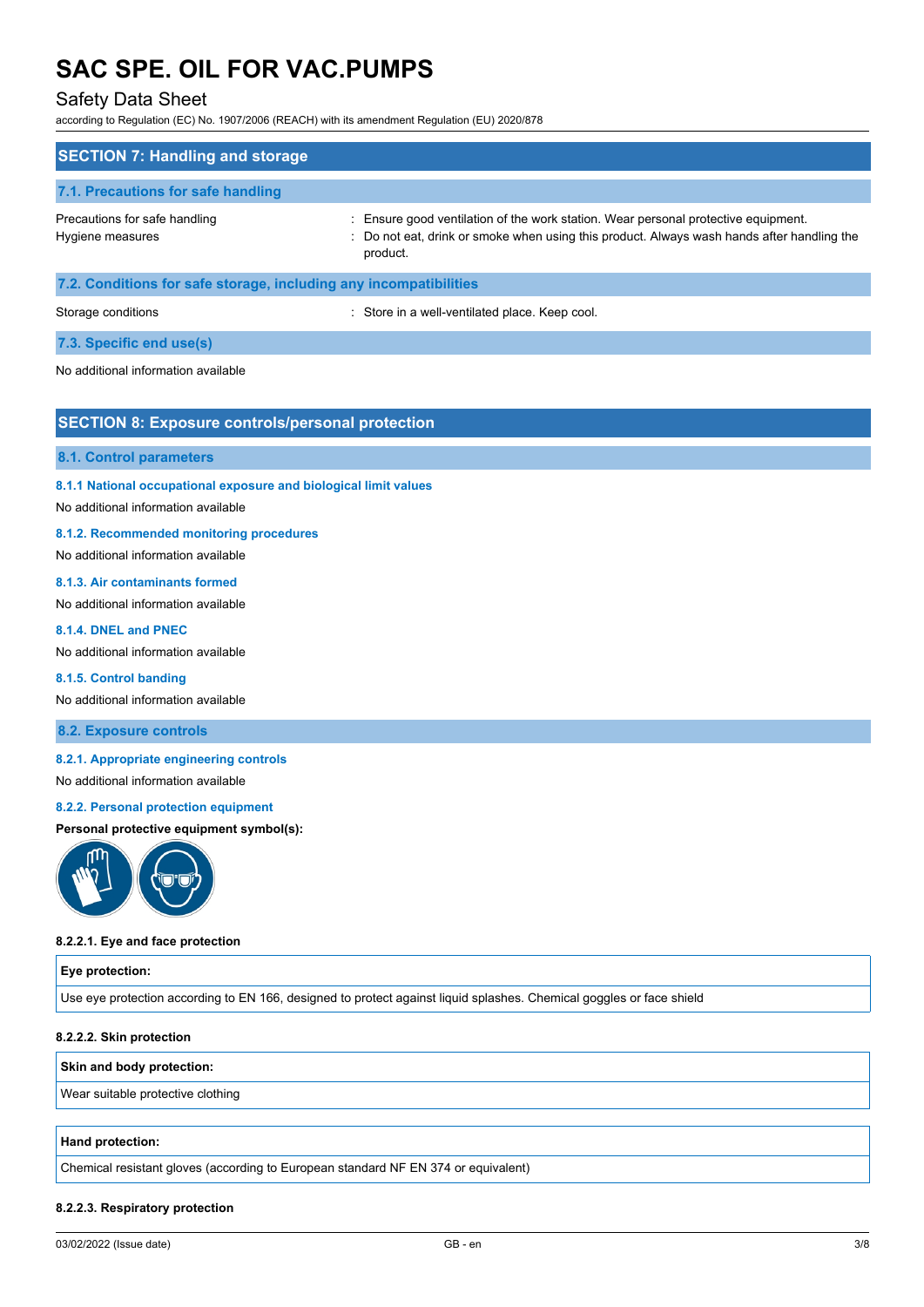## Safety Data Sheet

according to Regulation (EC) No. 1907/2006 (REACH) with its amendment Regulation (EU) 2020/878

#### **Respiratory protection:**

No personal breathing protective equipment is normally required

#### **8.2.2.4. Thermal hazards**

No additional information available

### **8.2.3. Environmental exposure controls**

**Environmental exposure controls:**

Avoid release to the environment.

## **SECTION 9: Physical and chemical properties**

#### **9.1. Information on basic physical and chemical properties**

| Physical state                                  | Liquid                   |
|-------------------------------------------------|--------------------------|
| Colour                                          | No data available        |
| Odour                                           | No data available        |
| Odour threshold                                 | No data available        |
| рH                                              | No data available        |
| Relative evaporation rate (butylacetate=1)      | No data available        |
| Melting point                                   | Not applicable           |
| Freezing point                                  | No data available        |
| Boiling point                                   | No data available        |
| Flash point                                     | 235 °C                   |
| Auto-ignition temperature                       | No data available        |
| Decomposition temperature                       | No data available        |
| Flammability (solid, gas)                       | Not applicable           |
| Vapour pressure                                 | No data available        |
| Relative vapour density at 20 °C                | No data available        |
| Relative density                                | No data available        |
| Density                                         | $0,88$ g/cm <sup>3</sup> |
| Solubility                                      | No data available        |
| Partition coefficient n-octanol/water (Log Pow) | No data available        |
| Viscosity, kinematic                            | $68 \text{ mm}^2$ /s     |
| Viscosity, dynamic                              | No data available        |
| <b>Explosive properties</b>                     | No data available        |
| Oxidising properties                            | No data available        |
| <b>Explosive limits</b>                         | No data available        |
|                                                 |                          |

#### **9.2. Other information**

No additional information available

## **SECTION 10: Stability and reactivity**

#### **10.1. Reactivity**

The product is non-reactive under normal conditions of use, storage and transport.

**10.2. Chemical stability**

Stable under normal conditions.

**10.3. Possibility of hazardous reactions**

No dangerous reactions known under normal conditions of use.

### **10.4. Conditions to avoid**

None under recommended storage and handling conditions (see section 7).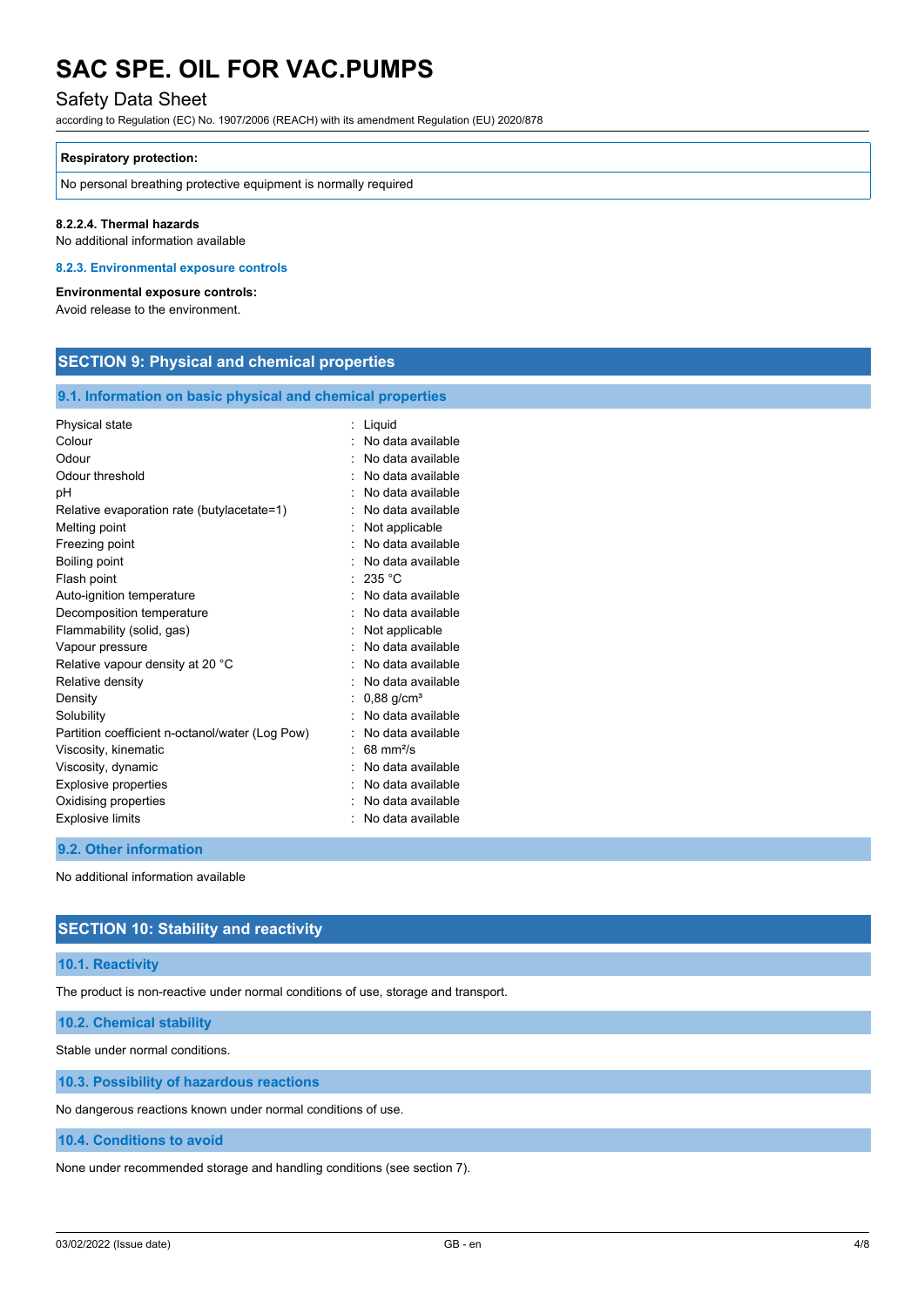## Safety Data Sheet

according to Regulation (EC) No. 1907/2006 (REACH) with its amendment Regulation (EU) 2020/878

### **10.5. Incompatible materials**

### No additional information available

#### **10.6. Hazardous decomposition products**

Under normal conditions of storage and use, hazardous decomposition products should not be produced.

| <b>SECTION 11: Toxicological information</b>                                                                                                 |                                                                                                                         |
|----------------------------------------------------------------------------------------------------------------------------------------------|-------------------------------------------------------------------------------------------------------------------------|
| 11.1 Information on toxicological effects                                                                                                    |                                                                                                                         |
| Acute toxicity (oral)<br>Acute toxicity (dermal)<br>Acute toxicity (inhalation)                                                              | Not classified<br>$\bullet$<br>Not classified<br>٠<br>Not classified<br>$\bullet$                                       |
| Skin corrosion/irritation<br>Serious eye damage/irritation<br>Respiratory or skin sensitisation<br>Germ cell mutagenicity<br>Carcinogenicity | Not classified<br>٠<br>Not classified<br>٠<br>Not classified<br>$\bullet$<br>Not classified<br>٠<br>Not classified<br>٠ |
| Reproductive toxicity                                                                                                                        | Not classified<br>$\bullet$                                                                                             |
| STOT-single exposure                                                                                                                         | Not classified<br>٠                                                                                                     |
| STOT-repeated exposure                                                                                                                       | Not classified<br>$\bullet$                                                                                             |
| Aspiration hazard                                                                                                                            | Not classified<br>$\bullet$                                                                                             |
| <b>SAC SPE. OIL FOR VAC. PUMPS</b>                                                                                                           |                                                                                                                         |
| Viscosity, kinematic                                                                                                                         | $68 \text{ mm}^2/\text{s}$                                                                                              |

## **SECTION 12: Ecological information**

| 12.1. Toxicity                                                                                                                                   |                                                                                                                                                                  |
|--------------------------------------------------------------------------------------------------------------------------------------------------|------------------------------------------------------------------------------------------------------------------------------------------------------------------|
| Ecology - general<br>Hazardous to the aquatic environment, short-term<br>(acute)<br>Hazardous to the aquatic environment, long-term<br>(chronic) | The product is not considered harmful to aquatic organisms nor to cause long-term adverse<br>effects in the environment.<br>: Not classified<br>: Not classified |
| 12.2. Persistence and degradability                                                                                                              |                                                                                                                                                                  |
| No additional information available                                                                                                              |                                                                                                                                                                  |
| 12.3. Bioaccumulative potential                                                                                                                  |                                                                                                                                                                  |
| No additional information available                                                                                                              |                                                                                                                                                                  |
| 12.4. Mobility in soil                                                                                                                           |                                                                                                                                                                  |
| No additional information available                                                                                                              |                                                                                                                                                                  |
| 12.5. Results of PBT and vPvB assessment                                                                                                         |                                                                                                                                                                  |

## **SAC SPE. OIL FOR VAC.PUMPS**

This substance/mixture does not meet the PBT criteria of REACH regulation, annex XIII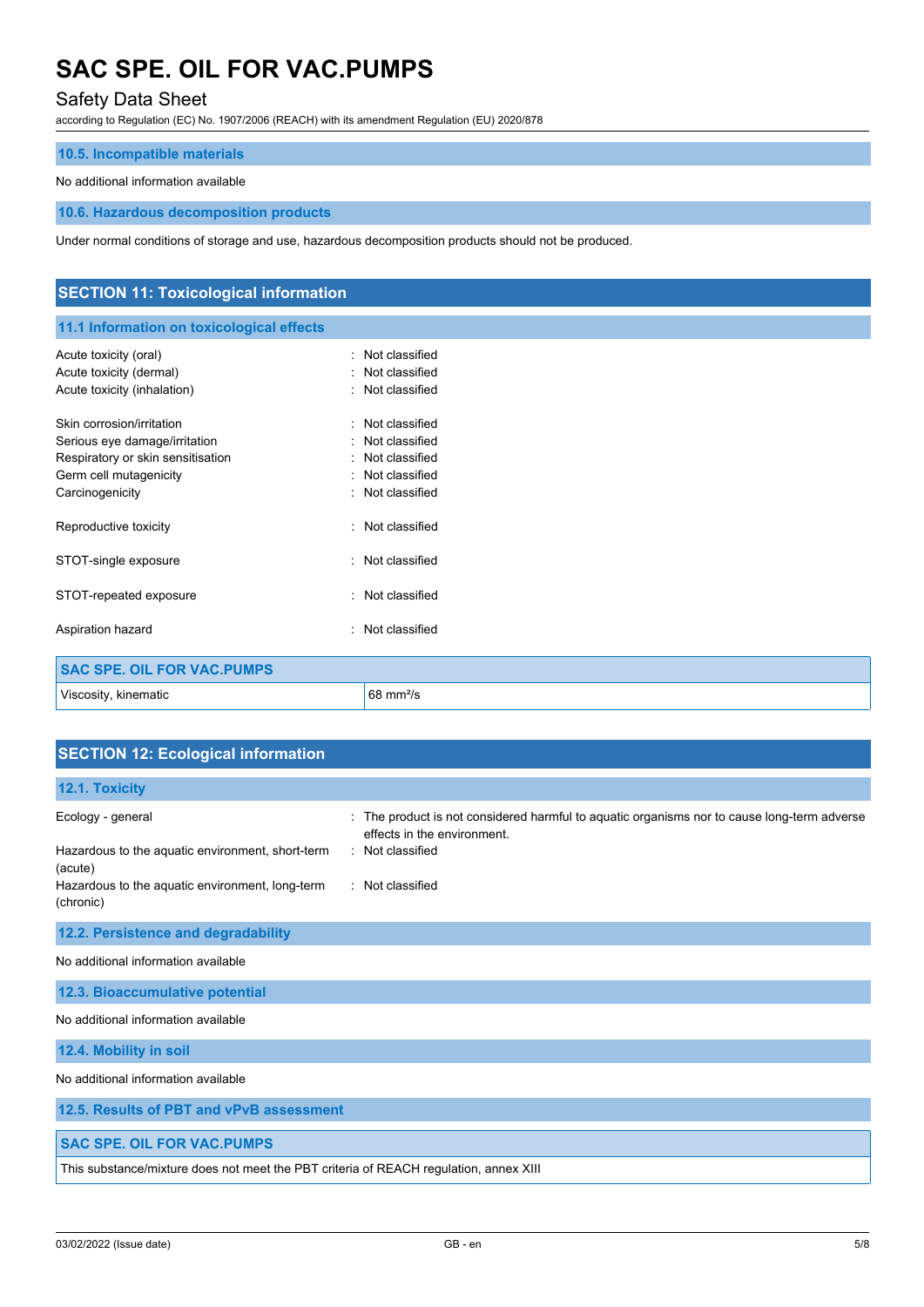## Safety Data Sheet

according to Regulation (EC) No. 1907/2006 (REACH) with its amendment Regulation (EU) 2020/878

### **12.6. Other adverse effects**

No additional information available

## **SECTION 13: Disposal considerations**

**13.1. Waste treatment methods**

Waste treatment methods : Dispose of contents/container in accordance with licensed collector's sorting instructions.

## **SECTION 14: Transport information**

In accordance with ADR / IMDG / IATA / ADN / RID

| 14.1 UN number                                                                                                                                       |                                                                                                                           |
|------------------------------------------------------------------------------------------------------------------------------------------------------|---------------------------------------------------------------------------------------------------------------------------|
|                                                                                                                                                      |                                                                                                                           |
| UN-No. (ADR)<br>UN-No. (IMDG)<br>UN-No. (IATA)<br>UN-No. (ADN)<br>UN-No. (RID)                                                                       | : Not applicable<br>Not applicable<br>Not applicable<br>Not applicable<br>$\mathcal{C}^{\mathcal{C}}$<br>: Not applicable |
| 14.2. UN proper shipping name                                                                                                                        |                                                                                                                           |
| Proper Shipping Name (ADR)<br>Proper Shipping Name (IMDG)<br>Proper Shipping Name (IATA)<br>Proper Shipping Name (ADN)<br>Proper Shipping Name (RID) | : Not applicable<br>Not applicable<br>Not applicable<br>Not applicable<br>: Not applicable                                |
| 14.3. Transport hazard class(es)                                                                                                                     |                                                                                                                           |
| <b>ADR</b>                                                                                                                                           |                                                                                                                           |
| Transport hazard class(es) (ADR)                                                                                                                     | : Not applicable                                                                                                          |
| <b>IMDG</b>                                                                                                                                          |                                                                                                                           |
| Transport hazard class(es) (IMDG)<br><b>IATA</b>                                                                                                     | : Not applicable                                                                                                          |
| Transport hazard class(es) (IATA)                                                                                                                    | : Not applicable                                                                                                          |
| ADN                                                                                                                                                  |                                                                                                                           |
| Transport hazard class(es) (ADN)<br><b>RID</b>                                                                                                       | : Not applicable                                                                                                          |
| Transport hazard class(es) (RID)                                                                                                                     | : Not applicable                                                                                                          |
| 14.4. Packing group                                                                                                                                  |                                                                                                                           |
| Packing group (ADR)<br>Packing group (IMDG)<br>Packing group (IATA)<br>Packing group (ADN)<br>Packing group (RID)                                    | : Not applicable<br>Not applicable<br>Not applicable<br>Not applicable<br>: Not applicable                                |
| <b>14.5. Environmental hazards</b>                                                                                                                   |                                                                                                                           |
| Dangerous for the environment<br>Marine pollutant<br>Other information                                                                               | : No<br>No<br>t.<br>: No supplementary information available                                                              |
| 14.6. Special precautions for user                                                                                                                   |                                                                                                                           |
| <b>Overland transport</b><br>Not applicable                                                                                                          |                                                                                                                           |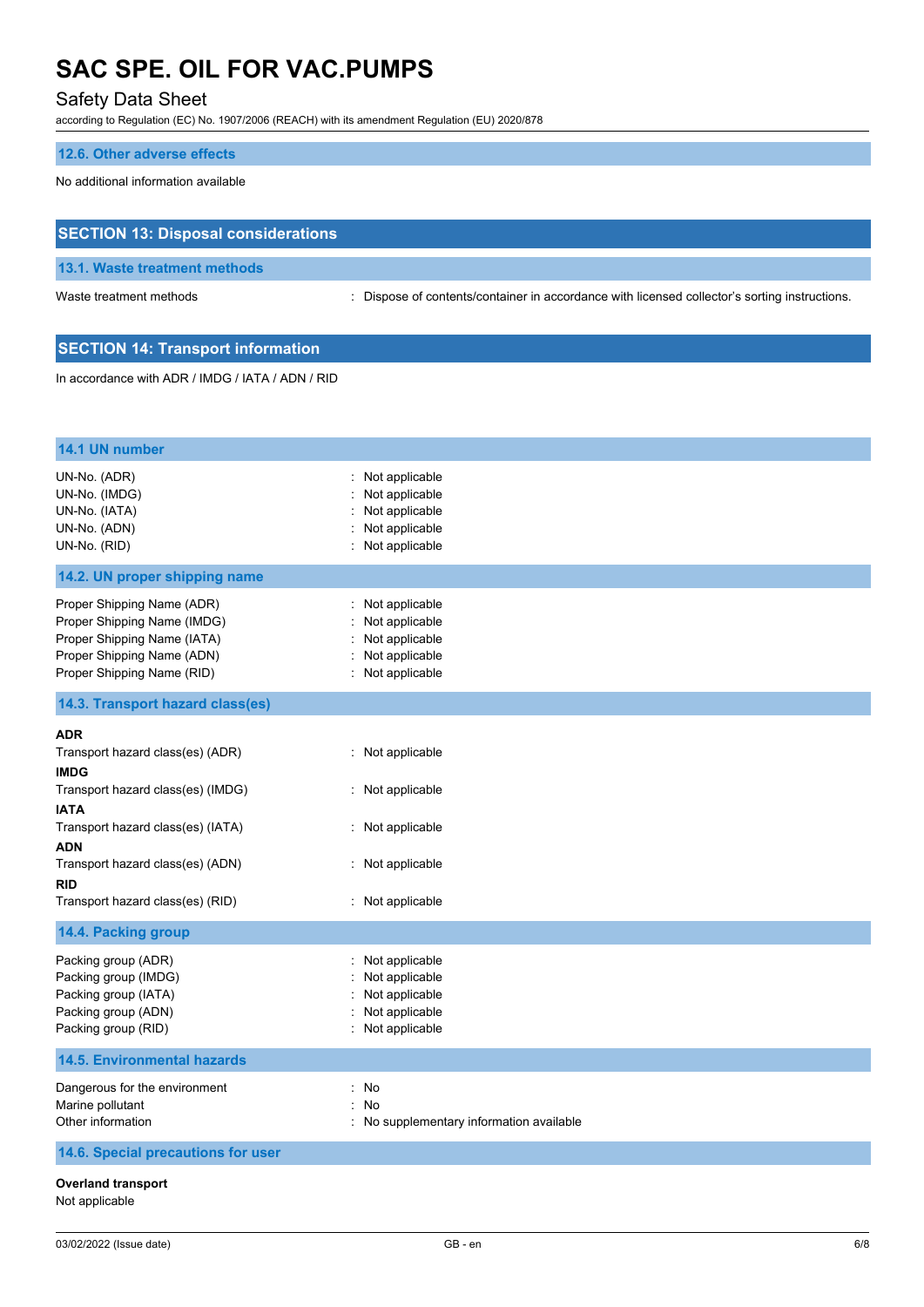## Safety Data Sheet

according to Regulation (EC) No. 1907/2006 (REACH) with its amendment Regulation (EU) 2020/878

**Transport by sea** Not applicable **Air transport** Not applicable **Inland waterway transport** Not applicable **Rail transport** Not applicable

## **14.7. Transport in bulk according to Annex II of Marpol and the IBC Code**

#### Not applicable

## **SECTION 15: Regulatory information**

**15.1. Safety, health and environmental regulations/legislation specific for the substance or mixture**

#### **15.1.1. EU-Regulations**

Contains no REACH substances with Annex XVII restrictions

Contains no substance on the REACH candidate list

Contains no REACH Annex XIV substances

Contains no substance subject to Regulation (EU) No 649/2012 of the European Parliament and of the Council of 4 July 2012 concerning the export and import of hazardous chemicals.

Contains no substance subject to Regulation (EU) No 2019/1021 of the European Parliament and of the Council of 20 June 2019 on persistent organic pollutants

#### **15.1.2. National regulations**

No additional information available

**15.2. Chemical safety assessment**

A chemical safety assessment has been carried out

## **SECTION 16: Other information**

| Abbreviations and acronyms: |                                                                                                 |
|-----------------------------|-------------------------------------------------------------------------------------------------|
| <b>ADN</b>                  | European Agreement concerning the International Carriage of Dangerous Goods by Inland Waterways |
| <b>ADR</b>                  | European Agreement concerning the International Carriage of Dangerous Goods by Road             |
| <b>ATE</b>                  | <b>Acute Toxicity Estimate</b>                                                                  |
| <b>DNEL</b>                 | Derived-No Effect Level                                                                         |
| <b>EC50</b>                 | Median effective concentration                                                                  |
| <b>IATA</b>                 | International Air Transport Association                                                         |
| <b>IMDG</b>                 | International Maritime Dangerous Goods                                                          |
| <b>LC50</b>                 | Median lethal concentration                                                                     |
| LD50                        | Median lethal dose                                                                              |
| vPvB                        | Very Persistent and Very Bioaccumulative                                                        |
| <b>PBT</b>                  | Persistent Bioaccumulative Toxic                                                                |
| <b>PNEC</b>                 | <b>Predicted No-Effect Concentration</b>                                                        |
| <b>RID</b>                  | Regulations concerning the International Carriage of Dangerous Goods by Rail                    |
| <b>STP</b>                  | Sewage treatment plant                                                                          |
| <b>BLV</b>                  | Biological limit value                                                                          |
| CAS-No.                     | <b>Chemical Abstract Service number</b>                                                         |